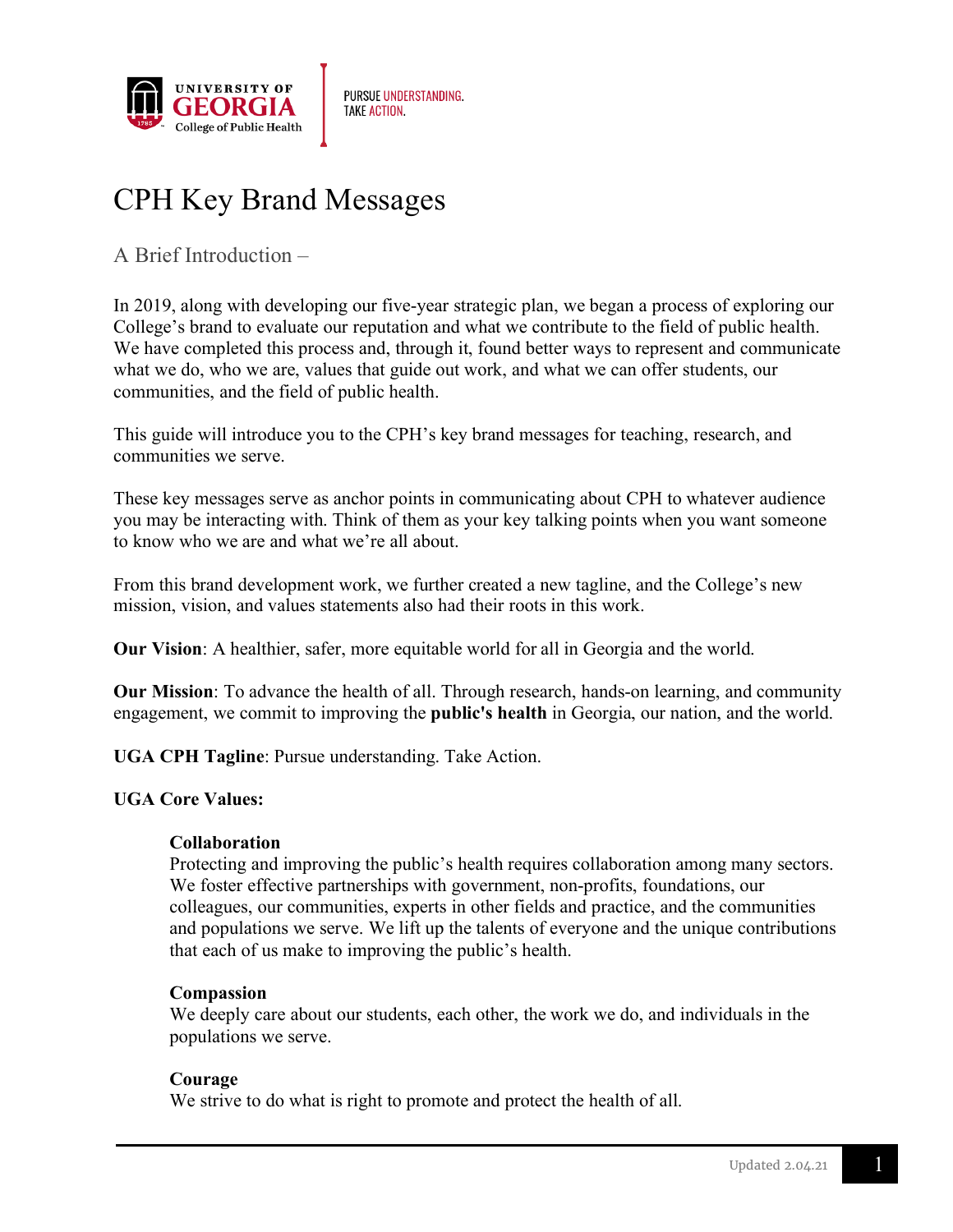## **UGA CPH Key Messages**

#### **Data-Driven**

We use metrics to assess progress toward our goals and align resources in an efficient and transparent manner.

#### **Diversity**

Diversity in backgrounds, culture, and experience is the source of comprehensive understanding and knowledge. We celebrate the background, experience, and identity among our students, staff, faculty, and populations we serve.

#### **Engagement**

We build authentic partnerships with the communities and populations we serve.

#### **Equity**

Our quest to achieve equity drives our research, education, and community engagement to ensure democratic processes, equal opportunity, and justice for all.

#### **Excellence**

We confidently pursue the highest quality of work in everything we do.

#### **Inclusion**

We incorporate all voices and all perspectives in all aspects of the College's endeavors.

#### **Innovation**

We have passion, excitement, and drive to make the world a better place. We seek creative solutions and novel approaches for advancing public health.

#### **Integrity**

In all our interactions, we are ethical, honest, fair, and responsible. We hold each other and our actions accountable.

#### **Perseverance**

We recognize that the challenges of public health are ever-changing and that the road leading to health for all is often challenging. We will remain constant and firm in our pursuit of our goals.

#### **Respect**

We promote community health in a way that respects the rights of individuals in that community. We have zero-tolerance for any form of harassment and/or discrimination. We commit to creating a respectful and nurturing environment for all.

#### **Social Justice**

All people deserve to live their healthiest lives. We work to break down individual, structural, and institutional barriers to health.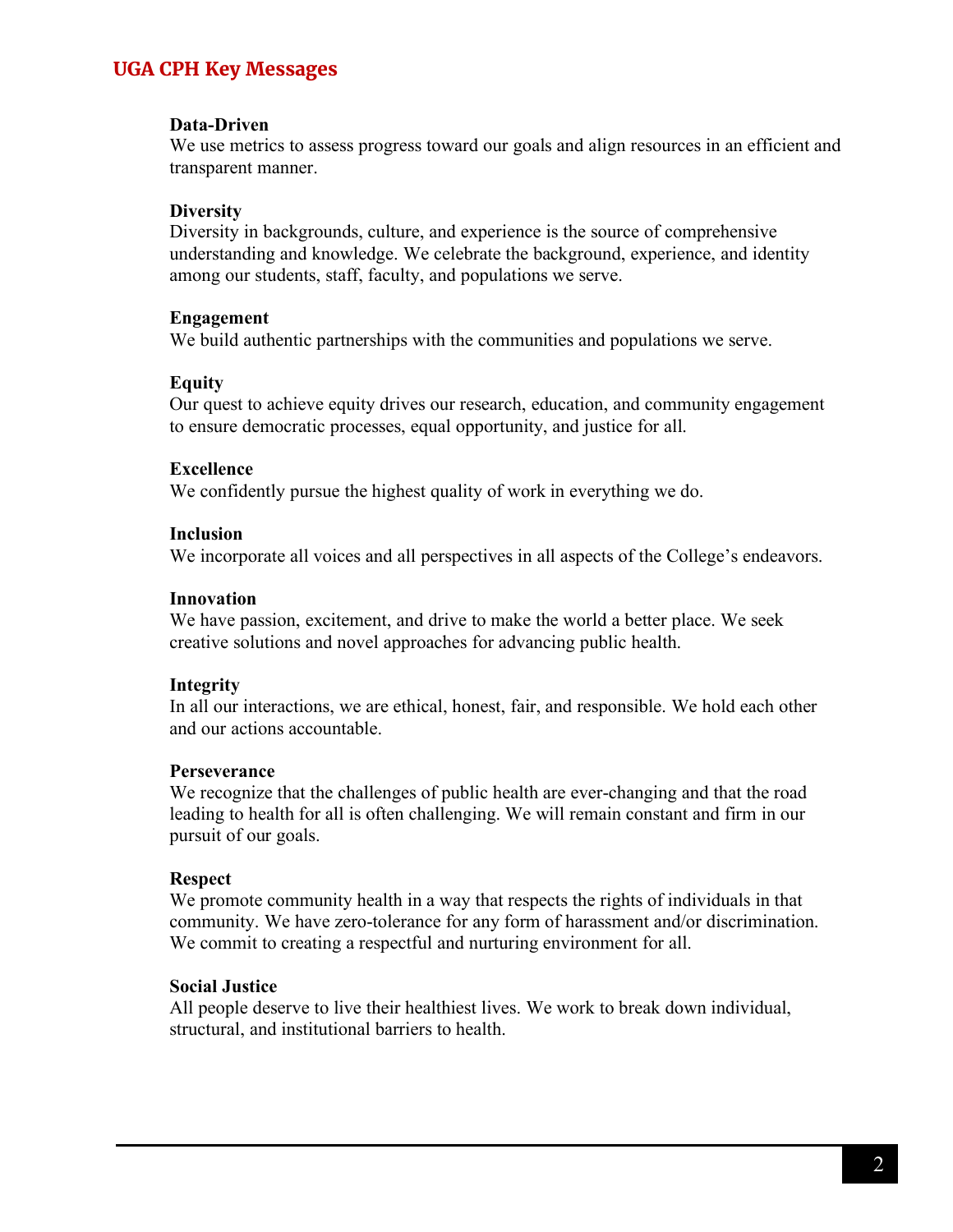# **UGA CPH Key Messages**

Our Audiences –

Current CPH students, faculty, & staff Alumni and donors Georgia communities Community and civic leaders Prospective students UGA faculty and leaders Academic public health peers and leaders Non-academic public health peers and leaders Press and media General public

Teaching & Learning Messages –

The UGA College of Public Health is **preparing** the next generation of changemakers – professionals and researchers who will stand on the front line of public health, ready to serve.

- Prepared to apply practical knowledge and insight.
	- We want to communicate real world and professional readiness. Our students are well-prepared to enter the public health workforce. They graduate with experience in applying skills and knowledge in the field. Because public health does not operate in a silo, they are able to work with practitioners, researchers, government and other organizations to build healthier communities.
- Prepared to **adapt** to the variability of the field.
	- We want to communicate flexibility, ingenuity, resilience in the face of a field where persistent and systemic issues co-exist with new and often acute crises. Our students are critical thinkers, innovators, problem solvers, and policy advocates.
- Prepared to conduct **meaningful, actionable, relevant research**.
	- We want to communicate that our faculty, students and alumni are engaging in research that will improve the public's health, that has real and lasting impact.
- Prepared to **collaborate and partner** (with communities, across sectors, with policymakers) to work to advance health equity.
	- We want to communicate an ability to work with multiple types of stakeholders with respect and inclusiveness of all ideas. Our students are focused on improving the social determinants that influence public health.

Research and Service Messages –

The UGA College of Public Health is committed to advancing the health of all through innovative and inclusive approaches to research and community engagement.

● Committed to conducting **meaningful and action-oriented research**.